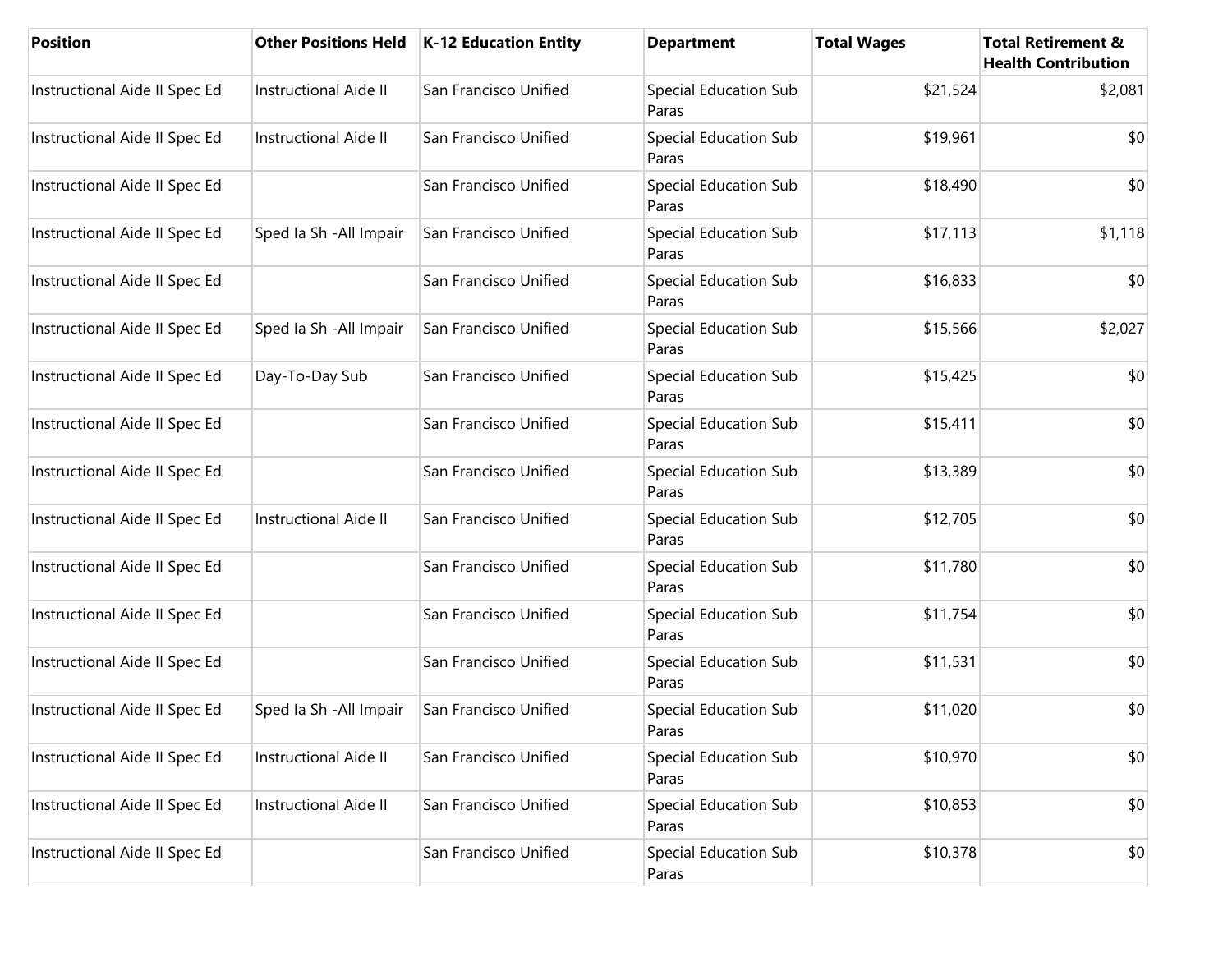| Instructional Aide II Spec Ed |                                                             | San Francisco Unified | <b>Special Education Sub</b><br>Paras | \$10,099 | \$0   |
|-------------------------------|-------------------------------------------------------------|-----------------------|---------------------------------------|----------|-------|
| Instructional Aide II Spec Ed | Sped Ia Sh - All Impair                                     | San Francisco Unified | <b>Special Education Sub</b><br>Paras | \$9,506  | \$0   |
| Instructional Aide II Spec Ed |                                                             | San Francisco Unified | Special Education Sub<br>Paras        | \$8,639  | \$0   |
| Instructional Aide II Spec Ed | <b>Instructional Aide II</b>                                | San Francisco Unified | Special Education Sub<br>Paras        | \$8,147  | \$0   |
| Instructional Aide II Spec Ed | Noon Monitor, Sped la<br>Sh-All Impair                      | San Francisco Unified | <b>Special Education Sub</b><br>Paras | \$8,140  | \$0   |
| Instructional Aide II Spec Ed |                                                             | San Francisco Unified | Special Education Sub<br>Paras        | \$8,121  | \$0   |
| Instructional Aide II Spec Ed |                                                             | San Francisco Unified | <b>Special Education Sub</b><br>Paras | \$7,804  | \$0   |
| Instructional Aide II Spec Ed | Sped Ia Sh - All Impair                                     | San Francisco Unified | Special Education Sub<br>Paras        | \$7,438  | \$94  |
| Instructional Aide II Spec Ed |                                                             | San Francisco Unified | <b>Special Education Sub</b><br>Paras | \$7,264  | \$0   |
| Instructional Aide II Spec Ed | Sped Ia Sh - All Impair                                     | San Francisco Unified | Special Education Sub<br>Paras        | \$5,960  | \$0   |
| Instructional Aide II Spec Ed | <b>Instructional Aide II</b>                                | San Francisco Unified | Special Education Sub<br>Paras        | \$5,956  | \$0   |
| Instructional Aide II Spec Ed |                                                             | San Francisco Unified | Special Education Sub<br>Paras        | \$5,880  | \$0   |
| Instructional Aide II Spec Ed |                                                             | San Francisco Unified | <b>Special Education Sub</b><br>Paras | \$5,770  | \$0   |
| Instructional Aide II Spec Ed | 504 Itinerant Para                                          | San Francisco Unified | Special Education Sub<br>Paras        | \$5,768  | \$762 |
| Instructional Aide II Spec Ed | Special Education -<br>Core Sub, Sped Ia Sh -<br>All Impair | San Francisco Unified | Special Education Sub<br>Paras        | \$5,498  | \$512 |
| Instructional Aide II Spec Ed | Day-To-Day Sub                                              | San Francisco Unified | Special Education Sub<br>Paras        | \$5,389  | \$259 |
| Instructional Aide II Spec Ed |                                                             | San Francisco Unified | Special Education Sub<br>Paras        | \$4,467  | \$0   |
| Instructional Aide II Spec Ed |                                                             | San Francisco Unified | Special Education Sub<br>Paras        | \$4,076  | \$0   |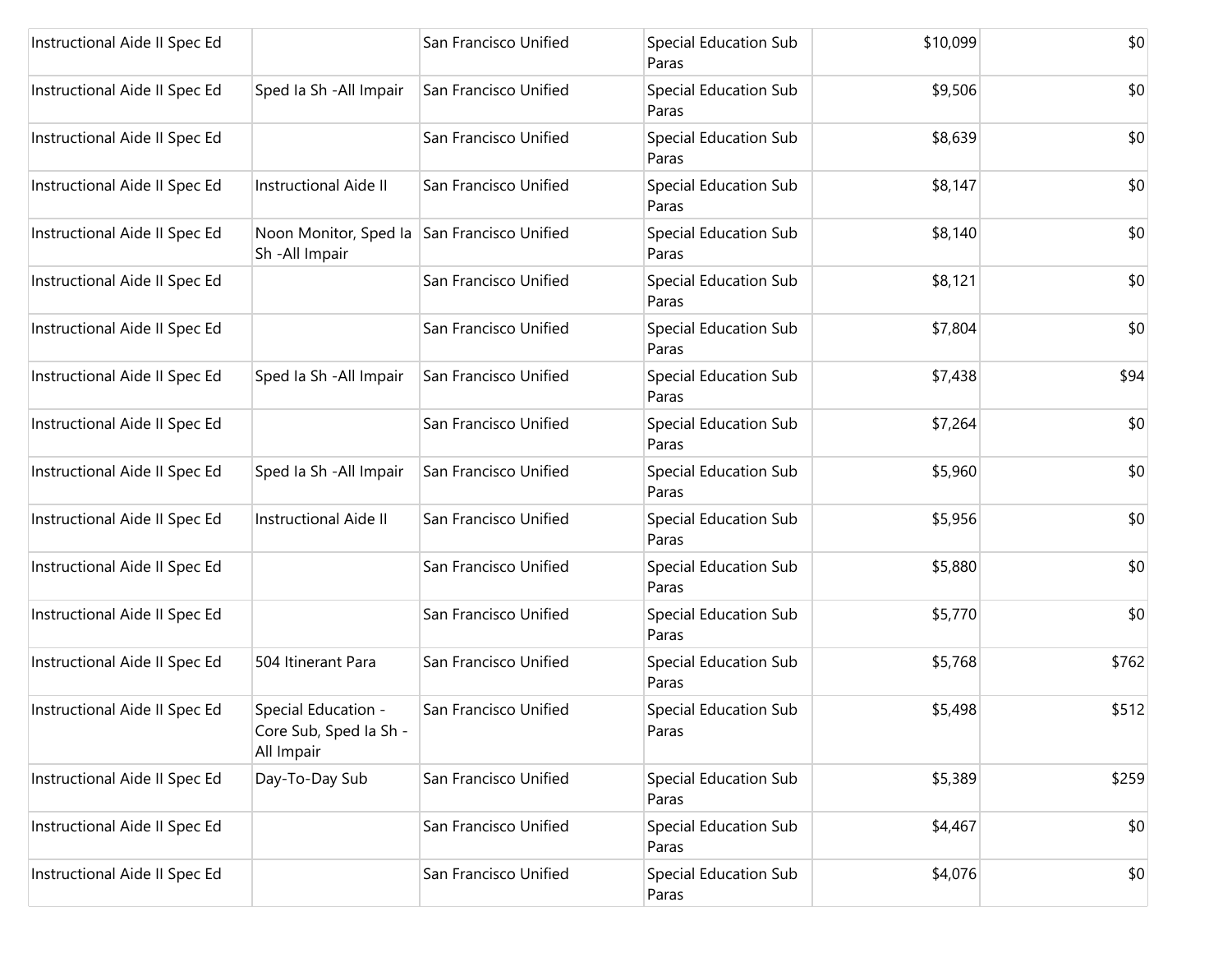| Instructional Aide II Spec Ed |                              | San Francisco Unified | Special Education Sub<br>Paras | \$3,351 | \$0   |
|-------------------------------|------------------------------|-----------------------|--------------------------------|---------|-------|
| Instructional Aide II Spec Ed | <b>Instructional Aide II</b> | San Francisco Unified | Special Education Sub<br>Paras | \$3,318 | \$0   |
| Instructional Aide II Spec Ed |                              | San Francisco Unified | Special Education Sub<br>Paras | \$3,185 | \$0   |
| Instructional Aide II Spec Ed |                              | San Francisco Unified | Special Education Sub<br>Paras | \$3,161 | \$0   |
| Instructional Aide II Spec Ed |                              | San Francisco Unified | Special Education Sub<br>Paras | \$3,051 | \$0   |
| Instructional Aide II Spec Ed |                              | San Francisco Unified | Special Education Sub<br>Paras | \$3,010 | \$0   |
| Instructional Aide II Spec Ed |                              | San Francisco Unified | Special Education Sub<br>Paras | \$2,917 | \$0   |
| Instructional Aide II Spec Ed | Sped Ia Sh - All Impair      | San Francisco Unified | Special Education Sub<br>Paras | \$2,787 | \$744 |
| Instructional Aide II Spec Ed |                              | San Francisco Unified | Special Education Sub<br>Paras | \$2,618 | \$0   |
| Instructional Aide II Spec Ed |                              | San Francisco Unified | Special Education Sub<br>Paras | \$2,562 | \$0   |
| Instructional Aide II Spec Ed |                              | San Francisco Unified | Special Education Sub<br>Paras | \$2,487 | \$0   |
| Instructional Aide II Spec Ed |                              | San Francisco Unified | Special Education Sub<br>Paras | \$2,301 | \$0   |
| Instructional Aide II Spec Ed |                              | San Francisco Unified | Special Education Sub<br>Paras | \$2,285 | \$0   |
| Instructional Aide II Spec Ed |                              | San Francisco Unified | Special Education Sub<br>Paras | \$2,248 | \$0   |
| Instructional Aide II Spec Ed |                              | San Francisco Unified | Special Education Sub<br>Paras | \$2,029 | \$0   |
| Instructional Aide II Spec Ed | Instructional Aide II        | San Francisco Unified | Special Education Sub<br>Paras | \$1,986 | \$0   |
| Instructional Aide II Spec Ed |                              | San Francisco Unified | Special Education Sub<br>Paras | \$1,959 | \$0   |
| Instructional Aide II Spec Ed | Clerk Typist                 | San Francisco Unified | Special Education Sub<br>Paras | \$1,778 | \$0   |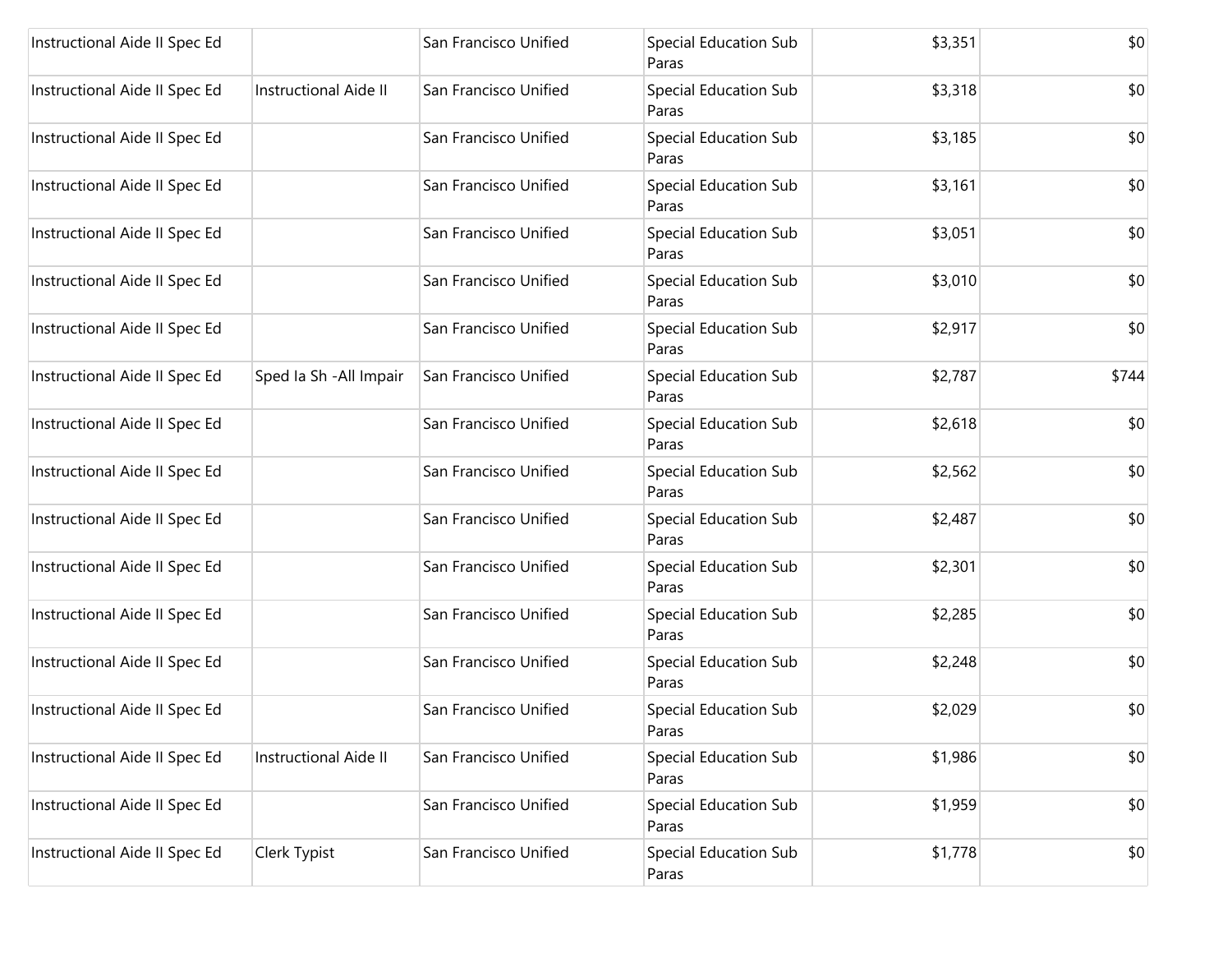| Instructional Aide II Spec Ed |                              | San Francisco Unified | <b>Special Education Sub</b><br>Paras | \$1,620 | \$0 |
|-------------------------------|------------------------------|-----------------------|---------------------------------------|---------|-----|
| Instructional Aide II Spec Ed | <b>Instructional Aide II</b> | San Francisco Unified | Special Education Sub<br>Paras        | \$1,365 | \$0 |
| Instructional Aide II Spec Ed |                              | San Francisco Unified | Special Education Sub<br>Paras        | \$1,319 | \$0 |
| Instructional Aide II Spec Ed |                              | San Francisco Unified | Special Education Sub<br>Paras        | \$1,268 | \$0 |
| Instructional Aide II Spec Ed |                              | San Francisco Unified | Special Education Sub<br>Paras        | \$1,226 | \$0 |
| Instructional Aide II Spec Ed |                              | San Francisco Unified | Special Education Sub<br>Paras        | \$1,131 | \$0 |
| Instructional Aide II Spec Ed |                              | San Francisco Unified | Special Education Sub<br>Paras        | \$930   | \$0 |
| Instructional Aide II Spec Ed |                              | San Francisco Unified | Special Education Sub<br>Paras        | \$916   | \$0 |
| Instructional Aide II Spec Ed |                              | San Francisco Unified | Special Education Sub<br>Paras        | \$888   | \$0 |
| Instructional Aide II Spec Ed |                              | San Francisco Unified | Special Education Sub<br>Paras        | \$853   | \$0 |
| Instructional Aide II Spec Ed |                              | San Francisco Unified | Special Education Sub<br>Paras        | \$775   | \$0 |
| Instructional Aide II Spec Ed |                              | San Francisco Unified | Special Education Sub<br>Paras        | \$698   | \$0 |
| Instructional Aide II Spec Ed |                              | San Francisco Unified | Special Education Sub<br>Paras        | \$673   | \$0 |
| Instructional Aide II Spec Ed |                              | San Francisco Unified | Special Education Sub<br>Paras        | \$666   | \$0 |
| Instructional Aide II Spec Ed |                              | San Francisco Unified | Special Education Sub<br>Paras        | \$592   | \$0 |
| Instructional Aide II Spec Ed |                              | San Francisco Unified | Special Education Sub<br>Paras        | \$326   | \$0 |
| Instructional Aide II Spec Ed |                              | San Francisco Unified | Special Education Sub<br>Paras        | \$319   | \$0 |
| Instructional Aide II Spec Ed |                              | San Francisco Unified | Special Education Sub<br>Paras        | \$317   | \$0 |